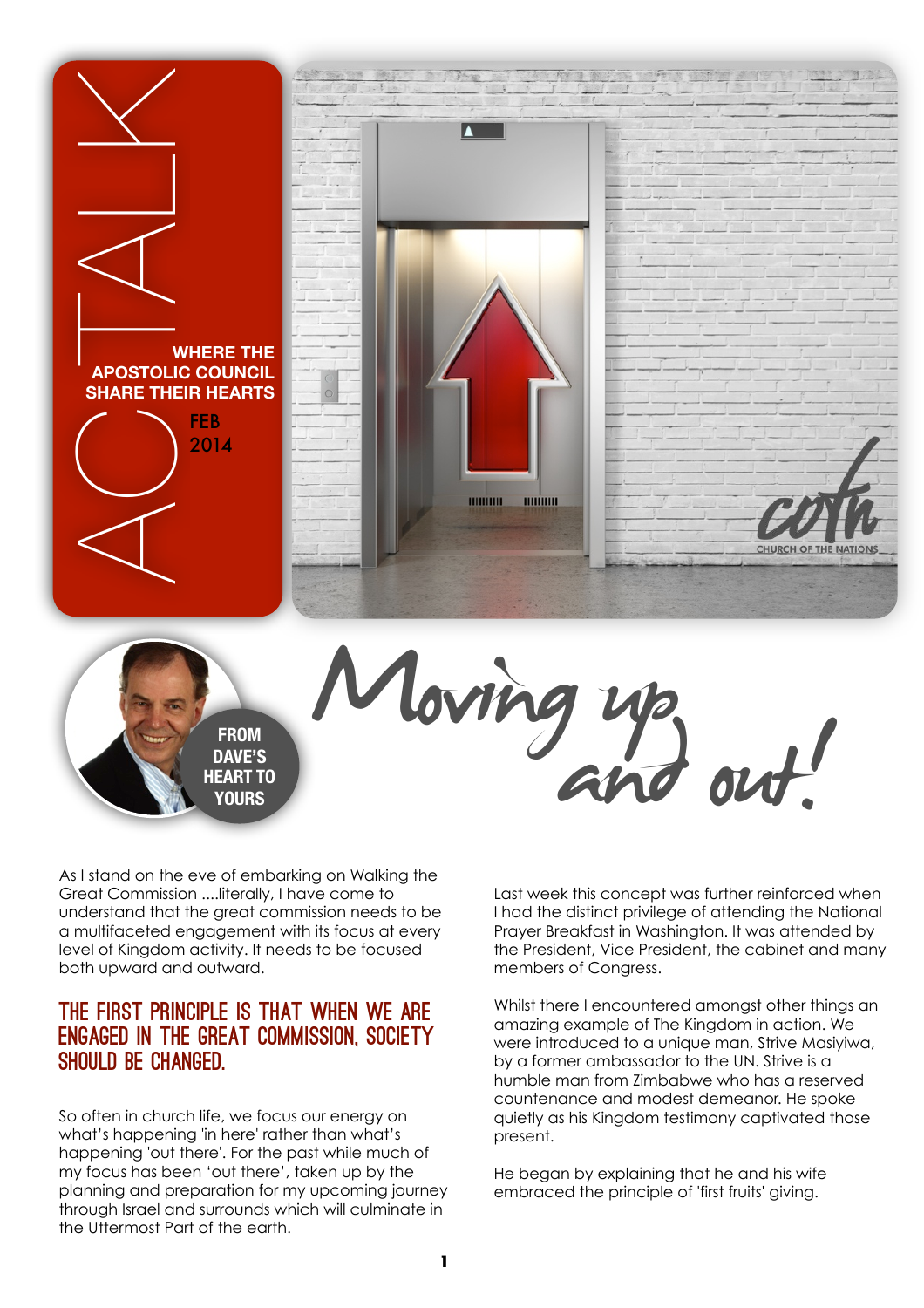They set aside 2% of their income from which they support 42,000 orphans each month. In addition to this they are sponsoring 240 students with their tertiary education. Carol and I had the joy of meeting a few of these beneficiaries later that evening. Added to this he discovered that most babies in needy and rural areas of Zimbabwe were being born in the dark as there was no electricity for lighting and no facilities for refrigerated vaccines. So Strive installed solar power and purchased lighting and refrigerators for all these hospitals. So profound was the solar impact that it spread to the general population, now making Zimbabwe the most solar powered nation in the world per capita.

When the Zimbabwe currency collapsed a few years back, it posed a problem with cell phone communication as no one could purchase air time with a then worthless currency. Again Strive came up with a solution. This time a voucher system which involved a small coin he designed. It was so successful that even the government mint ultimately minted the coins for him. Later he found a solution for purifying drinking water, a major problem in rural parts of the country. He bought the company from NASA that had invented a system for purifying water for the astronauts. As we listened, I realized that the story that was unfolding before us was a model of God's Kingdom in action. Society was indeed being changed.

## The second principle is that when we engage, our territory and sphere of influence will increase.

The word tells us that.......We will be, within our sphere, enlarged even more by you, so as to preach the gospel even to the regions beyond you, ...2 Cor 10:15b

It is true that only when Christians in every sphere and especially those preaching and spreading the gospel at grass root level begin to move out, that things start to break open and our metron and sphere of influence begin to increase. It happened when the first Apostles moved out beyond the comforts of Jerusalem, when the likes of Apostle Paul started boarding ships, being vulnerable to shipwreck, incarceration and misunderstanding. It happened when Martin Luther nailed his decree to the doors in Wittenberg. Again, when Livingstone trekked through primitive Africa and Billy Graham preached face to face to millions in packed stadiums around the world during the 20th century. Even so I pray the same grace as I take up my cross and bowl and begin to walk in one of the most challenged regions on earth.

# The cornerstone of the Great Commission HAS TO BE LOVE.

I have sensed over and over again as I have walked the streets of the world that our battle cry has to be that of Jesus.... " YOU SHALL LOVE THE LORD YOUR GOD WITH ALL YOUR HEART, AND WITH ALL YOUR SOUL, AND WITH ALL YOUR STRENGTH, AND WITH ALL YOUR MIND; AND YOUR NEIGHBOR AS YOURSELF." Lk. 10:27.

Again this was emphasized when I was in Washington last week. That we LOVE God with all our heart and our Neighbor unconditionally. This was underscored by two opposing members of Congress, from both opposition parties, as they introduced each another and declared; "here is my Christian brother and here is my Christian sister, whom I love, even though we may disagree on most issues".

 If we go out into difficult surroundings, it is love, not philosophy or doctrine, that will win hearts. A Native American man posed this question at a previous Prayer Breakfast

"Why should I ask anyone to give up their sin-stained culture for a western sin-stained culture?"

It's introducing them to the love of the person of Jesus, not my religion, that will cut it.

The word also promises us that our faith will be 'enlarged' as we move out (2 Thes 1:3) and that our sphere will be increased not only spiritually but 'even to the regions beyond you'.

Let us as the body of Christ be challenged as we move 'up and out' and engage the Great Commission afresh, so that the effectiveness of our callings will be multiplied...Thy Kingdom Come...Thy will be done.

 $\lambda$ ave

**National** Prauer Breakfast





**2**